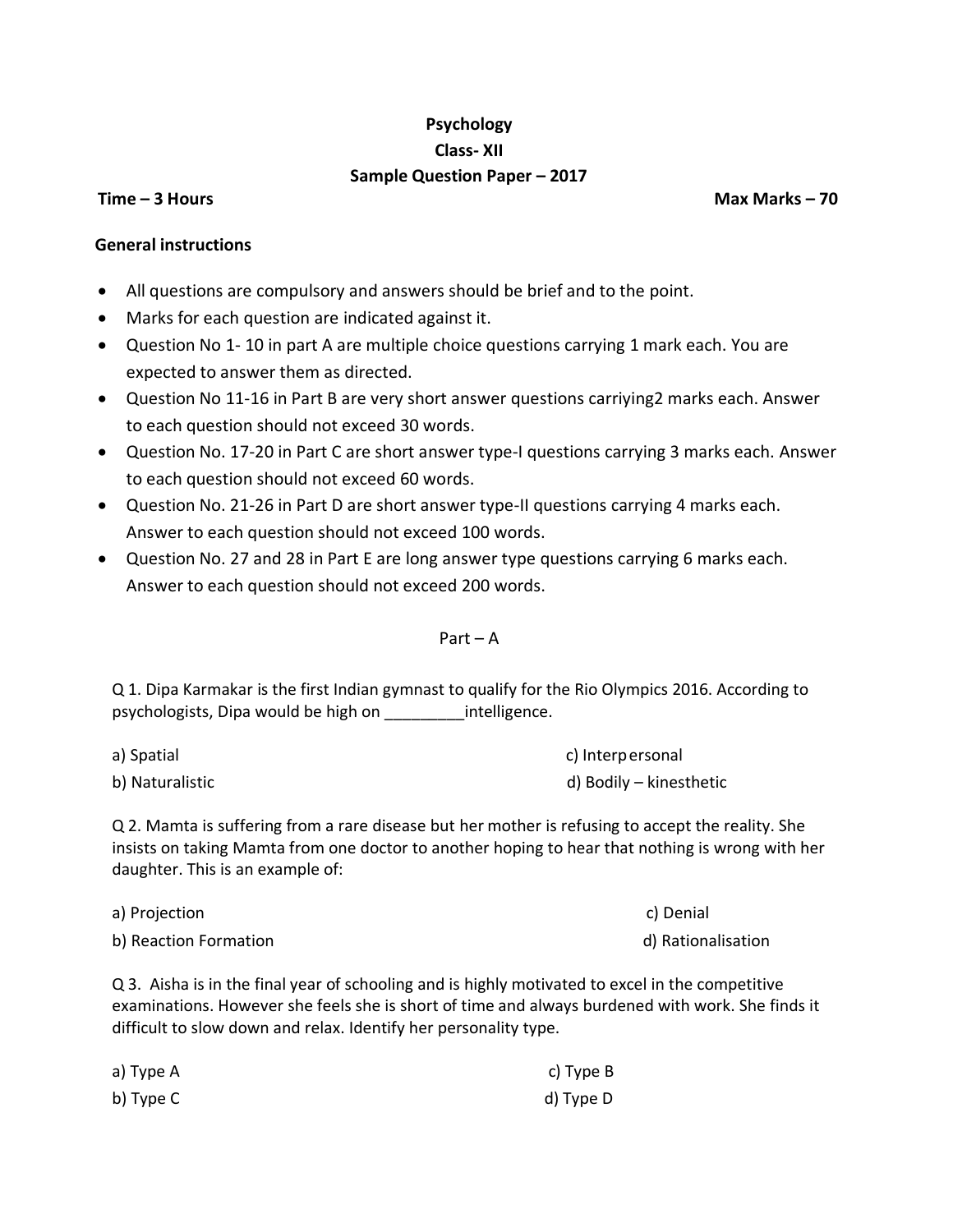Q 4. George's sympathetic nervous system is engaged in the flight or fight syndrome due to a major stressor in his life. Which stage of general adaptation syndrome is he experiencing? Q 5. Rahul keeps organizing his room the whole day. This keeps him anxious and distracted in class. Such symptoms are typical of which disorder?

a) Agoraphobia c) Obsessive behaviour

b) Obsessive compulsive disorder disorder d) Generalised Anxiety Disorder

Q 6. During the course of treatment in psychodynamic therapy, the client has resentment, hostility and anger towards the therapist. This is called

Q7. Even though Ajay's father has recently bought him a pair of trousers, Ajay is insisting on buying a new pair of a particular brand of jeans that all his classmates are wearing. Ajay's behavior illustrates\_\_\_\_\_\_\_\_\_\_\_\_\_\_

a) Conformity b) Competition c) Obedience d) Compliance

\_\_\_\_\_\_\_\_\_\_\_.

Q 8. Stereotypes are the \_\_\_\_\_\_\_\_\_\_\_\_\_\_\_\_ components of a prejudice.

Q 9. Aggression that is shown towards a weaker person who is unlikely to react is called

Q 10. Authenticity means that your behavioural expressions are inconsistent with what you value and the way you relate to your self image. (True/False)

### Part – B

Q 11. What does Eysenck consider to be the two most important dimensions of personality?

Q 12. How do projective tests provide insight into personality?

Q 13. Identity the unhelpful habits that make us vulnerable to stress.

Q 14. How does aversive conditioning help in overcoming maladaptive behavior?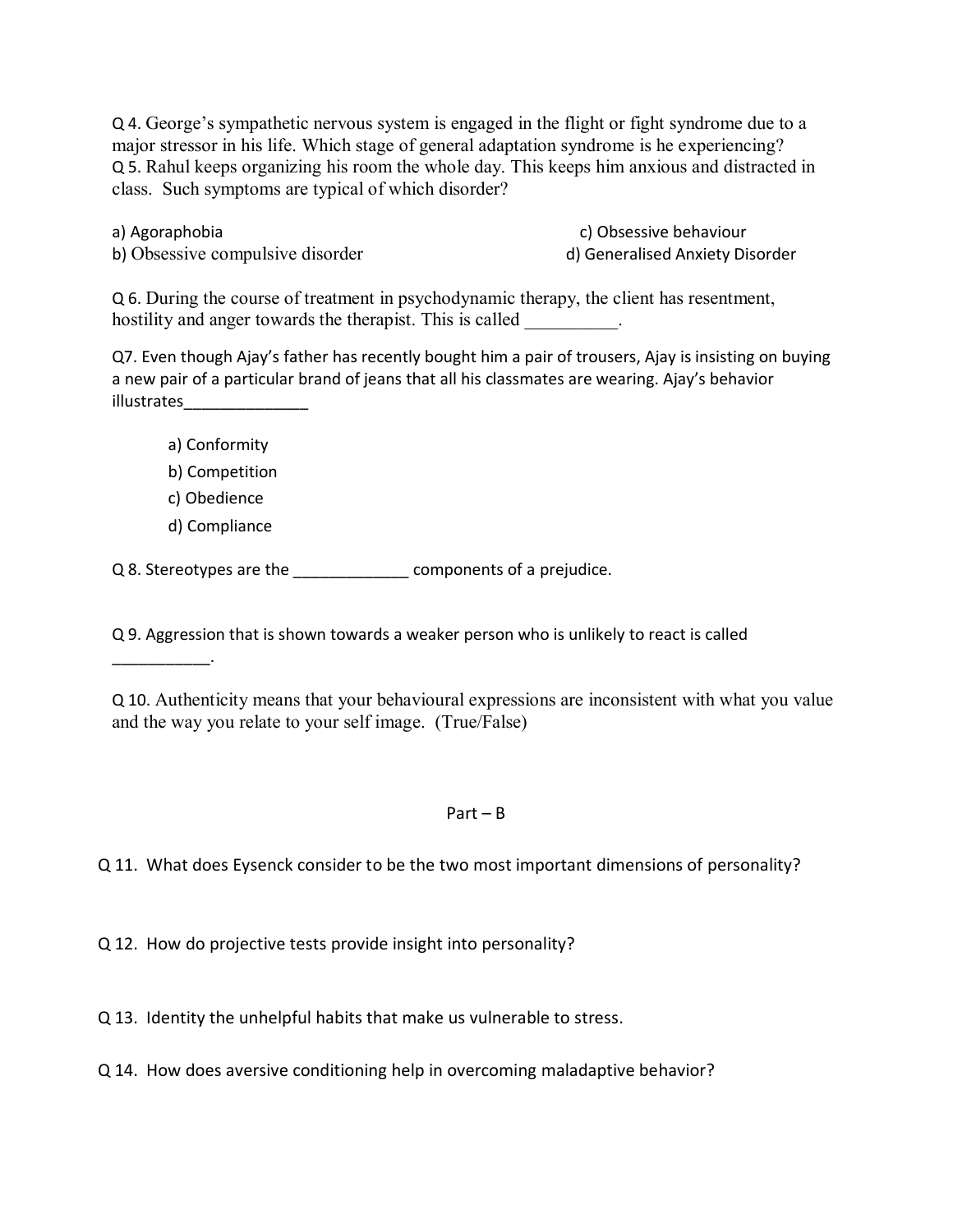Q 15. Explain the effect of noise on the cognitive abilities of human beings.

Q 16. Why does the interviewer prepare a 'schedule' for the purpose of an interview?

Part –  $C$ 

Q 17. Reena is 5 years old, she cries when she is dropped to school. Explain the disorder and list its symptoms.

Q 18. 'Hearing and listening are not the same'. Justify your answer.

Q 19. Many societies are prejudiced on the basis of religion and colour. Suggest some strategies to handle such prejudices .

Q 20. 'Culture of poverty is also a cause of poverty'. Explain.

## Part – D

Q 21. JP Das' model of intelligence involves the 'Interdependent functioning of three neurological systems'. Discuss.

Q 22. What is the role of nature and nurture in the development of intelligence?

Q 23. Anita regularly abstains from food for religious reasons. Which aspect of the self is she displaying? Suggest the psychological techniques that will help her abstain from food. Q 24. What is coping? Identify the different coping strategies to deal with stress?

Q 25. 'Rishabh , a 21 year old college student, exhibits an intense fear of fireworks, gunshots, popping balloons etc'. Suggest the most appropriate therapy that could be used to help Rishabh overcome his fear.

Q 26. 'Performance on specific tasks is influenced by the mere presence of others'. Support this statement with the help of research done in the field of social facilitation.

Part – E